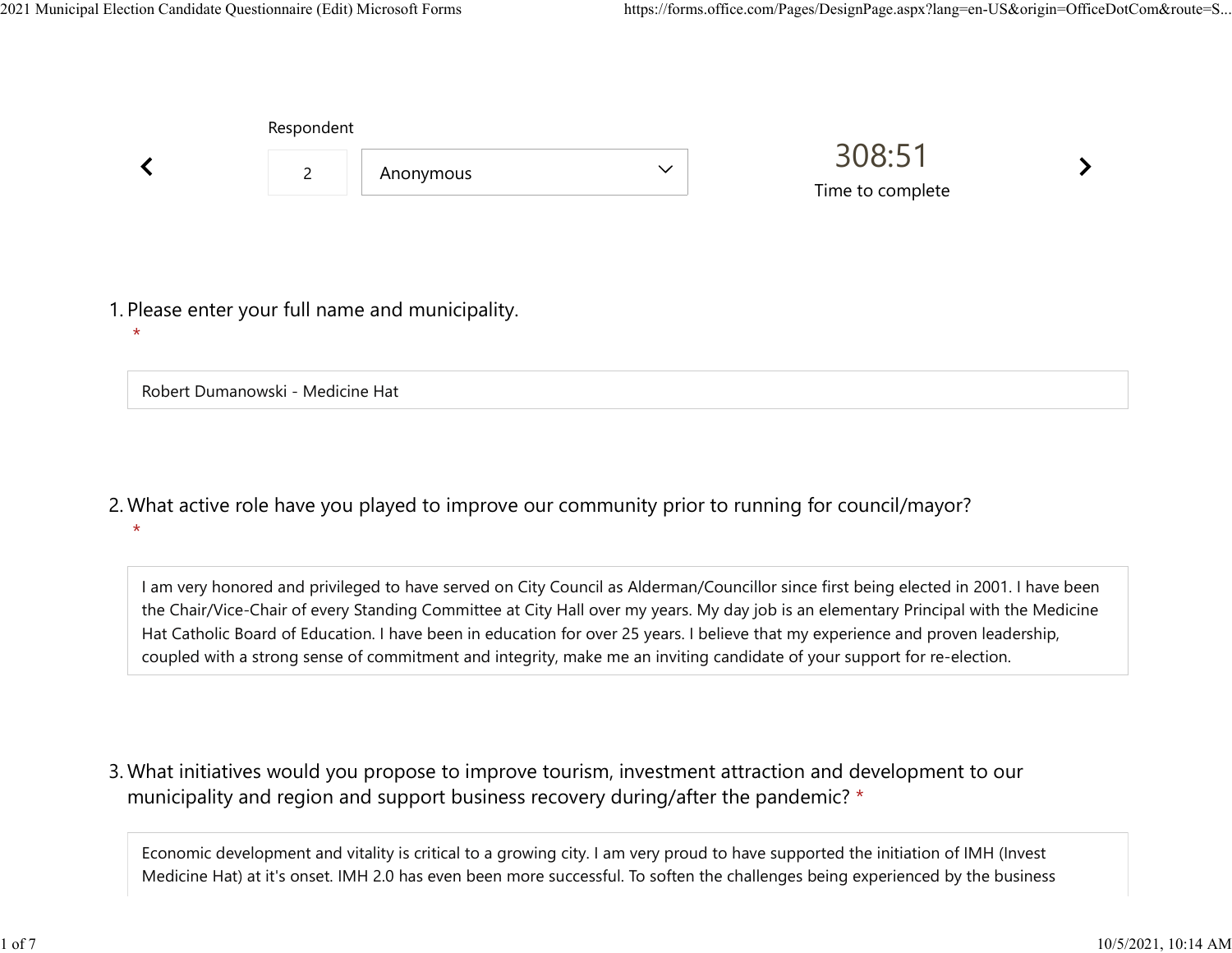community and general population in Medicine Hat, as Councillor, I supported investing \$10.9 million of the eligible \$13.4 million ICIP funds towards COVID-19 Resilience Stream. In October 2020, City Council approved 13 projects (and funding) to stimulate economic recovery in our city. As Councillor, I also supported the \$2M MHBIG which was part of an \$8.2M COVID-relief package approved by City Council on May 4, 2020. The object was to support businesses in coping with and recovering from the economic impacts of the pandemic (in conjunction with Community Futures Entre-Corp who were tasked with the responsibility of facilitating the fund on behalf of the City). I'm also very proud to have supported passing a motion, directing staff to prepare a second COVID-relief program in the amount of \$4.5 million on July 5, 2021, to be administered to utility account holders with a one-time credit of \$136.00. The fact of the matter is, all of these decisions were the right decisions to make. The next council can and must do more of the same to safeguard our business community and the residents at-large. 2021 Municipal Election Candidate Questionnaire (Edit) Microsoft Forms https://forms.office.com/Pages/DesignPage.aspx?lang=en-US&origin=OfficeDotCom&route=S...<br>
community and general population in Medicine Hat, as Councill

4. In Medicine Hat, businesses pay a higher proportion of property taxes compared to the residential sector.  Medicine Hat's tax gap of 2.35% is one of the highest in Alberta.  What is your position on the current approach to taxation and your thoughts on potential strategies to narrow this gap? \*

Like every other community in the Province, the City of Medicine Hat strives to achieve an optimum Non-Residential to Residential Tax Ratio. Since 2008, Medicine Hat's tax ratio has consistently been shrinking – but we can always (and will) do more. A careful comparison of the top 18 communities in Alberta shows a median 2.00 tax ratio. Medicine Hat's ratio continues to shrink and is ever so close to 2.00. A growing and sustainable tax base will only serve to close this gap/tax ratio even more. We can't afford to transfer that burden to one sector unfairly. Strong and robust residential sector development will create the opportunity for the City to chip away at the non-residential base. This should in reality, further stimulate a strong business climate, which in turn will foster even more residential growth. Finding the right 'balance' is critical to the long-term vitality of the community.

5. If elected, what specific steps would you take to encourage & promote entrepreneurship within the region?  $\star$ 

The notion of new 'smoke stack' industries rising in our region anytime soon is just not a reality anymore. That era has come and gone. We are in an era where growth will and most often comes from 'within.' The City must continue to do everything possible to create an economic climate that fosters a strong growth mindset. Small business is an incubator for medium-sized business. Medium-sized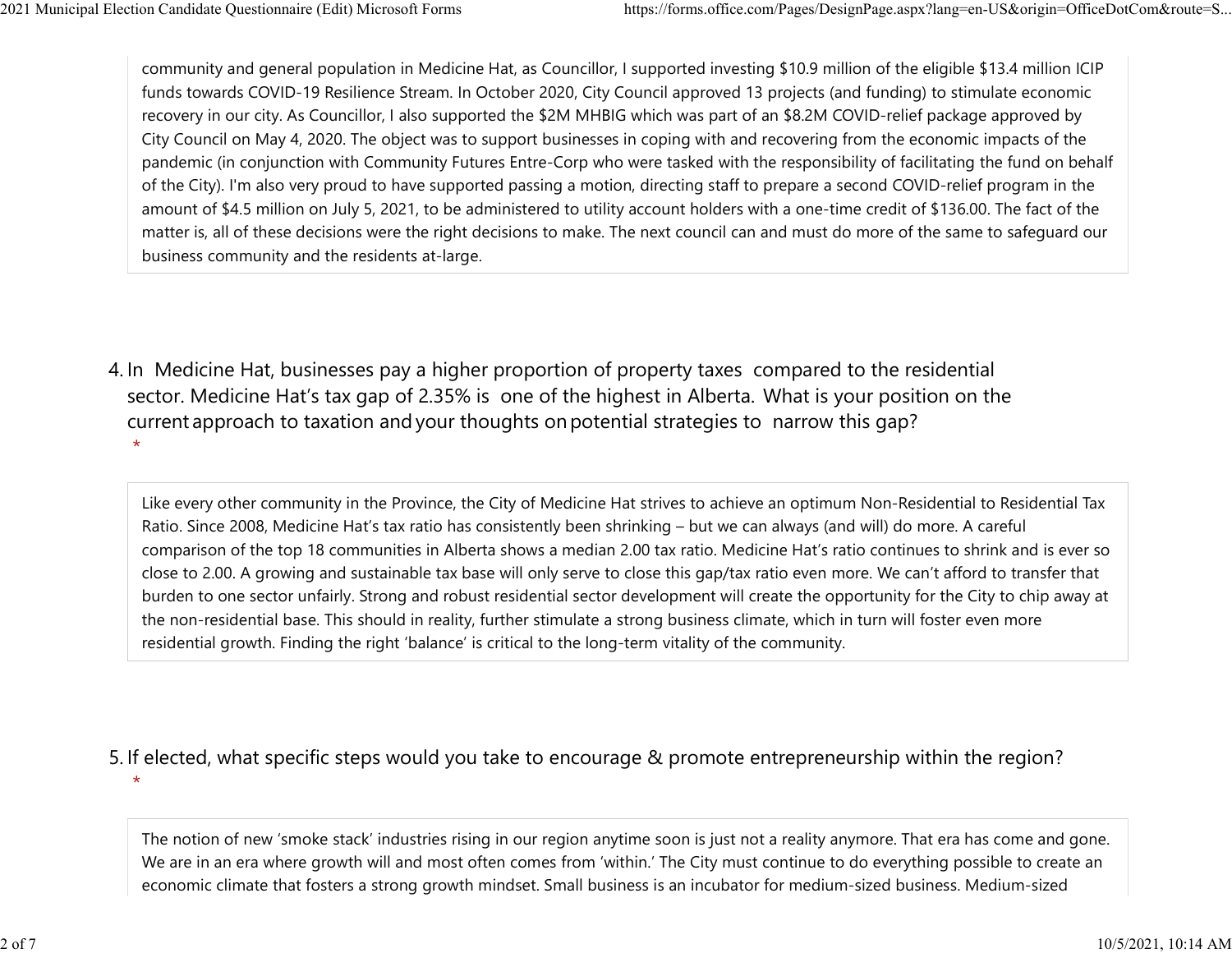$\star$ 

 $\star$ 

business is an incubator for large business. A reasonable and fair (stable) property tax base and a shrinking non-residential to residential tax ratio, will only serve to make Medicine Hat and area "the place" to do business. IMH (Invest Medicine Hat) has been extremely nimble and innovative in their approach to not only retaining and growing local business/industry, but finding and incenting new (ancillary) business ventures to set-up shop in Medicine Hat and area too. At the root of all growth is the entrepreneur. As Councillor, I understand and appreciate the challenges that entrepreneurs face to establish and grow their business. I am resolute in my commitment to do even more. 2021 Municipal Election Candidate Questionnaire (Edit) Microsoft Forms https://forms.office.com/Pages/DesignPage.aspx?lang=en-US&origin=OfficeDotCom&route=S...<br>
business is an incubator for large business. A reasonable and

## What is your stance on COVID-19 related laws that mandate requirements, including masks and vaccine 6. passports?

The COVID-19 pandemic continues to reek havoc on our people and our business sector. An appropriate 'balance' between Public Health/Alberta Health Services and municipal governments needs to be struck if we want to get through this whole situation with as minimal damage to our services and business sector as possible. That said, it's difficult to find that happy medium. Masking mandates and the possible introduction of vaccine passports continue to divide our community, all of whom care deeply about Medicine Hat in their own way. I supported the mask bylaw at it's onset. (I don't regret that whatsoever). I have (and continue) to hear from the residents and the business community that "if" we ever hope to get back to normal, as soon as possible, the likes of provincial masking mandates and the possibility of a vaccine passport is not only necessary, but desirable. These initiatives put all businesses and the community at-large on a level-playing field. They also promote reluctant citizens to get vaccinated which is the number one goal. Our businesses just want to do what they do best, serve the customer. Masking and vaccine passports will remove bias and and allow businesses to stay open and get this pandemic.

What is your plan for publicly-funded services (examples would include Medicine Hat Public Library, power plant, 7. facilities) if elected?

The Libraries Act in Alberta came into effect in 1922. This legislation set the groundwork for the establishment of public library boards to provide municipal and regional library service. The Act not only sets out the powers and duties of these boards, but it also gives them full management and control of public library service in our community. I firmly believe in its autonomy from political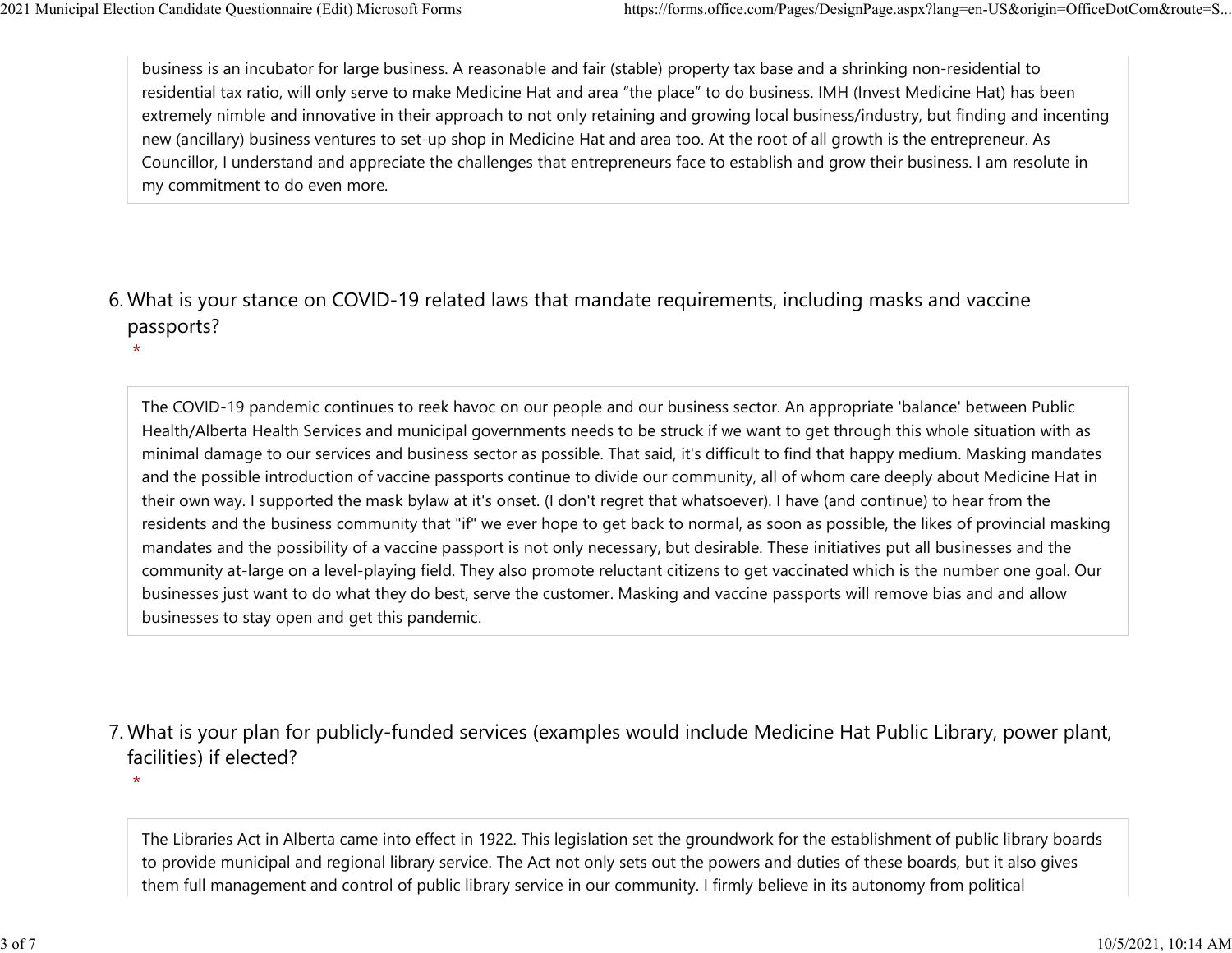interference. Libraries need to be funded adequately to continue their public need and mandate. I support that fully. To that end, I also support keeping our utilities publicly-owned. They are the envy of our community. However, with the ever-changing, dynamic, and challenging situation being put on our utilities (i.e. an escalating Federal carbon tax), we must be prepared to tackle that head-on. This in turn gives cause for us to examine its impact to our utilities. Countering the challenges associated with the carbon tax will be paramount to us moving forward and maintaining ownership. The main way to combat this is to diversify our holdings, and by creating alliances and investment/partnerships with carbon-offset/neutral industries. Being the only other municipality other than Edmonton to establish a "hydrogen hub" right here in Medicine Hat is great news. Carbon capture industry and growth will allow us to offset the Federal tax being put on our public utilities. The fact is that we need to be honest with ourselves if we hope to stay relevant and to be able to maintain the status quo. Once again, an examination of how we generate energy can't be ignored. The outcome of this examination must be accompanied by a commensurate public education campaign before any significant changes or major industry pivots are pursued. I am and remain committed to doing just that if I am privileged to be re-elected as Councillor. 2021 Municipal Election Candidate Questionnaire (Edit) Microsoft Forms https://forms.office.com/Pages/DesignPage.aspx?lang=en-US&origin=OfficeDotCom&route=S...<br>
interference. Libraries need to be funded adequately to conti

8. How important is it for our region to have a local Community College? What specific steps could the municipality do to work better with Medicine Hat College to provide ongoing opportunities for future learners?  $\star$ 

We are blessed to have the Medicine Hat College in our very own backyard. In fact, my wife and I are proud alumni of the MHC. The City of Medicine Hat has had a longstanding relationship with the Medicine Hat College (as we should). The relationship is truly symbiotic. My goal as Councillor is to continue to challenge and explore ways in which we can strengthen our ties even more. I support an annual meeting of City Council with the College Executive/Governors to facilitate a free-flow discussion and exchange of ideas that will have a mutual benefit/end.

## 9. How will you attract newcomers to the district and address the needs for a skilled workforce? \*

The number one way to attract newcomers to address the need for a growing skilled workforce is to make it inviting for them to move here in the first place. We are very fortunate to have some of the best public facilities (for a mid-sized community) in the Province. Likewise, we must be resolute when it comes to maintaining (and in some cases) expanding these facilities, as needed. Medicine Hat's "Quality of Life" and growth depends on it. A variety of housing options must be available to attract and retain honest, hardworking people. Transportation links/corridors must be present and reviewed/expanded (i.e. reliable transit, airport expansion, attracting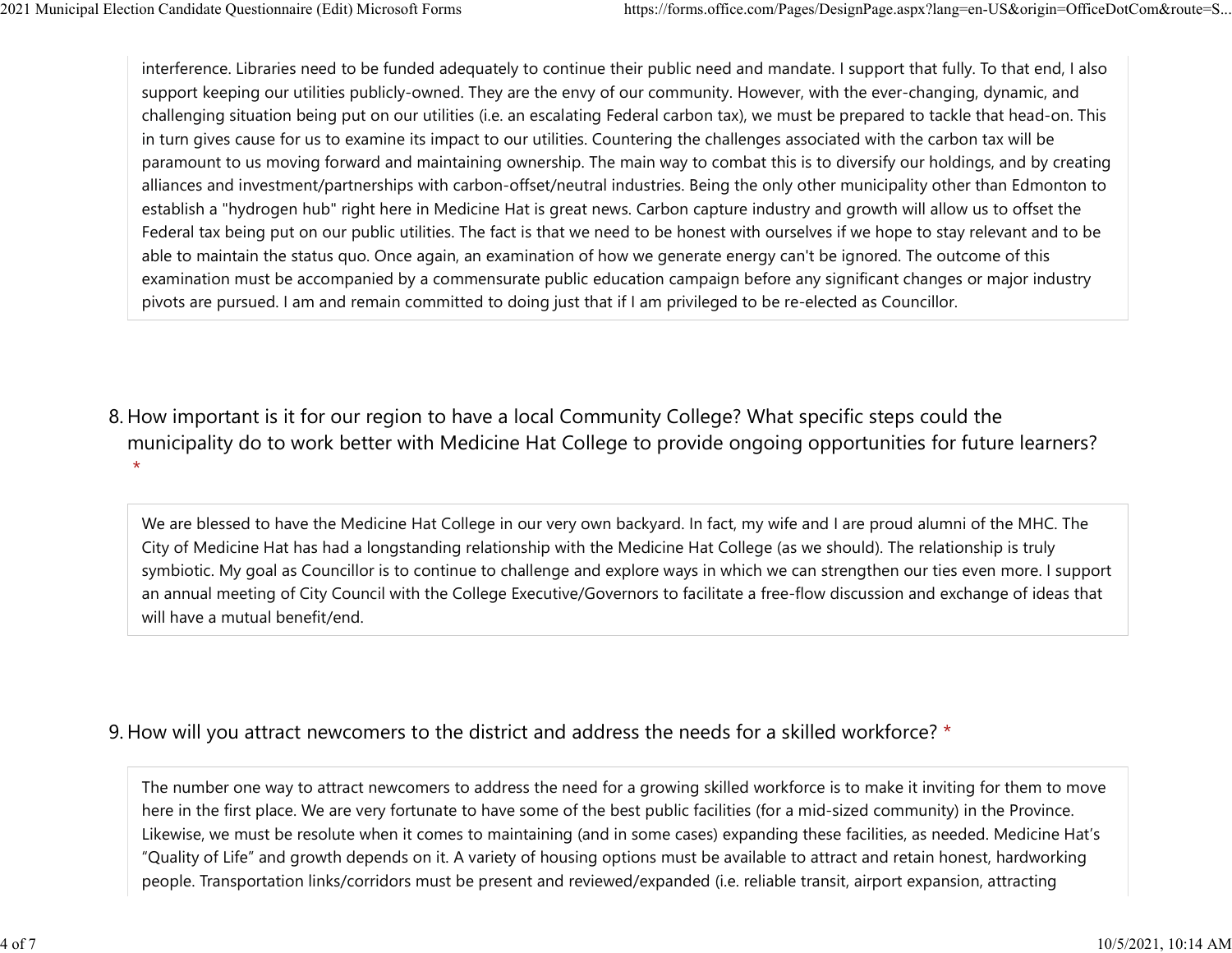WestJet, etc.). It is vital that a growing and vibrant community like Medicine Hat continue to monitor, and when prudent, invest in the maintenance and addition of new recreational facilities (i.e. the ever expanding recreational opportunities at the FLC, such as pickleball). A growth mindset is necessary - but activating all areas in unison is what creates attraction and retention. 2021 Municipal Election Candidate Questionnaire (Edit) Microsoft Forms https://forms.office.com/Pages/DesignPage.aspx?lang=en-US&origin=OfficeDotCom&route=S...<br>WestJet, etc.). It is vital that a growing and vibrant communi

10. What is your stance on the importance of mental health & wellness support in our region? What ideas, implementations, and initiatives would you put forward to improve the overall mental health & wellbeing of our community?

\*

Mental Health is on the mind of every citizen and the community right now (in fact, it has been for a long time). The Covid-19 pandemic has exasperated this conversation, truth be told. There's not one family or private/public institution that hasn't been affected. The number one priority of Public Health and all levels of government is to TALK - period. We have a universal need to collaborate and identify ways in which we can combat the mental health crisis looming in all of our communities. Pointing the finger will accomplish little if nothing. That being said, we need industry experts in Alberta Health Services and Public Health to cheerlead this public dialogue. City Hall's senior administration and public servants must be meaningfully prepared to contribute to this public discourse, with the shared goal and vision to improve the overall mental health and well-being in Medicine Hat.

11. How will you further diversity and inclusion initiatives in our region, as it relates to each of the pillars in the Chamber's Vote Prosperity Platform: https://www.medicinehatchamber.com/voteprosperity2021/ (https://www.medicinehatchamber.com/voteprosperity2021/)  $\star$ 

The pillars as identified in the Chamber's Vote Prosperity document challenge everyone to work together to attain the mutual end-goal of a stronger and more vibrant community in which to live. I fully support using innovation and competitive strategies to foster a stronger and more resilient business and educational community. Walking the Talk by investing in initiatives my MHBIG & Invest Medicine Hat make a difference. Likewise, maintaining our infrastructure and always looking ahead will put us in good stead to grow sustainably and responsibly. The fundamentals like access to clean water, reliable power, and well-maintained roads/bridges cannot be overlooked. To become a "Community of Choice" has to be more than a vision statement. We need to all contribute to the same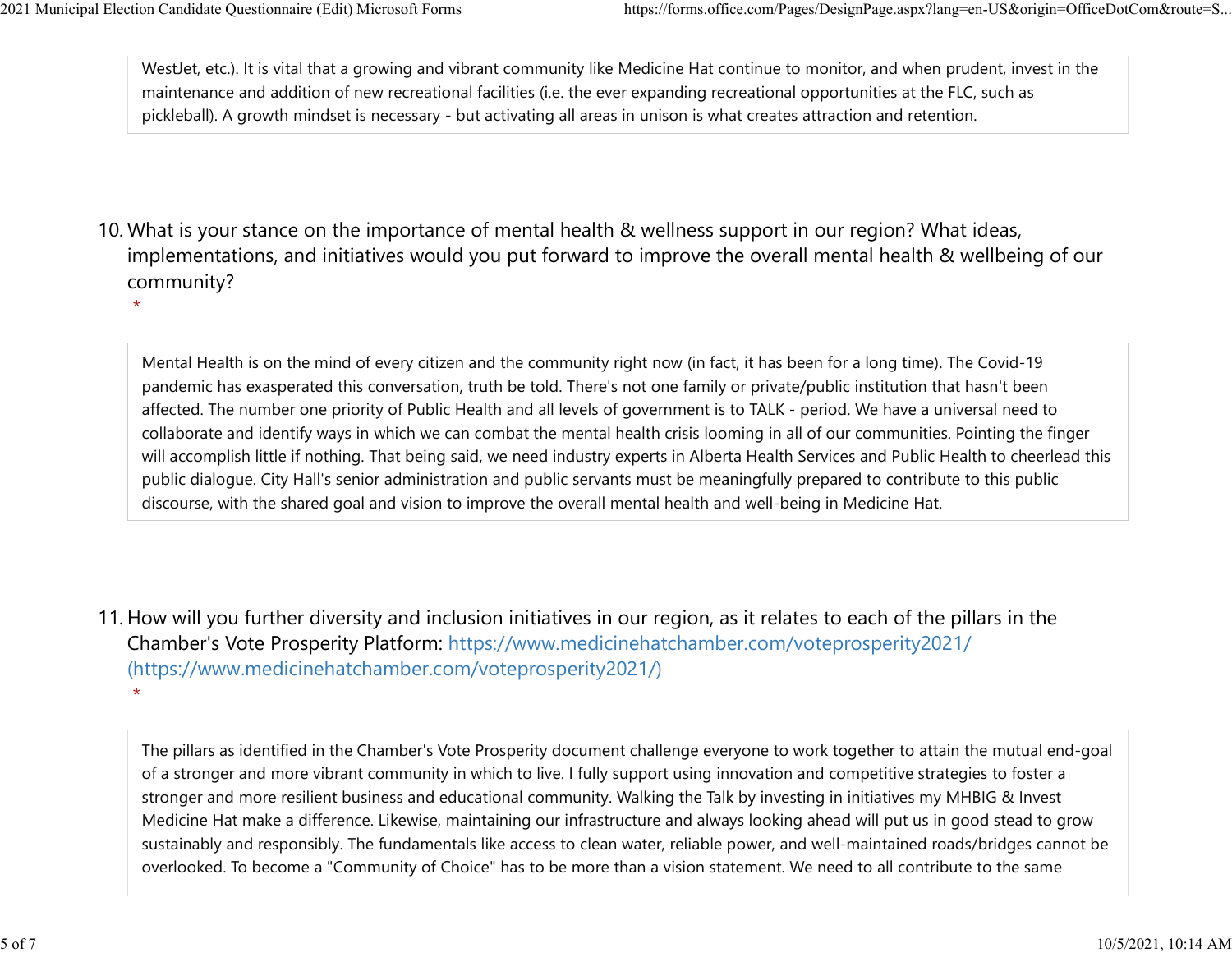narrative of being at our best, so be can be the best. Everyday citizenry play a vital role in this. Attracting and maintaining newcomers for a growing workforce is critical to making Medicine Hat stand out and garner the attention of even more business and growth. The right talent will makes its way to our community if the conditions are ripe and rewarding. Supporting our business and industrial bases every way possible is paramount to create and sustain a thriving community. More good, high-paying jobs means more people and more talent moving here. More people moving here means more growth and economic stimulus. More economic stimulus equals a larger tax base, which translates into lower property taxes. 2021 Municipal Election Candidate Questionnaire (Edit) Microsoft Forms https://forms.office.com/Pages/DesignPage.aspx?lang=en-US&origin=OfficeDotCom&route=S...<br>
narrative of being at our best, so be can be the best. Everyd

## 12. On a municipal level, how do you intend to address climate change and pollution?

 $\star$ 

The best way to tackle climate change on a municipal level is to first admit that it's real, and that we have a part to play. Natural gas used as the primary source at the powerplant is one of the more greener sources of energy out there. That being said, we can't allow ourselves to be blinded by the fact that with a growing Federal carbon tax, we will have an ever-growing need to look toward nonrenewables. Offsetting our greenhouse emissions through carbon capture initiatives will create a levelling effect which will allow our public utilities to be maintained for the foreseeable future. Medicine Hat being named as the 2nd hydrogen hub in the province is almost certainly going to come with positive dividends. It will also act as a counter effect to carbon emissions at our powerplant. The cumulative effect is that it serves both as a means in reducing pollution and at the same time advancing our part in helping reduce (or at least slow down) climate change.